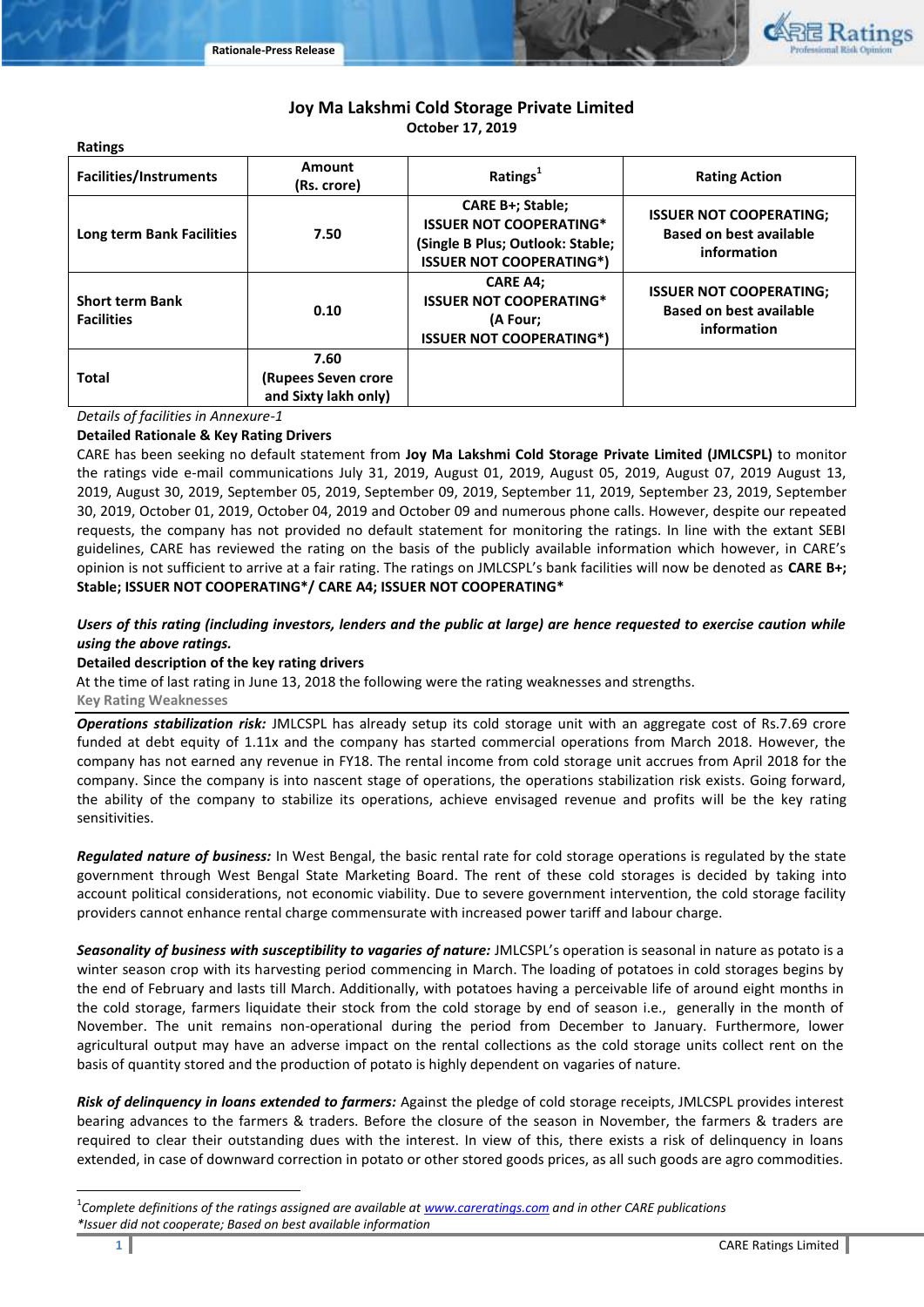

*Competition from other local players:* In spite of being capital intensive, the entry barrier for new cold storage is low, backed by capital subsidy schemes of the government. As a result, the potato storage business in the region has become competitive, forcing cold storage owners to lure farmers by providing them interest bearing advances against stored potatoes which augments the business risk profile of the companies involved in the trade.

#### **Key Rating Strengths**

*Experienced promoters***:** JMLCSPL is currently managed by Mr. Arup Kumar Ghosh who has around two decades of experience in the same industry though his family business, looks after the day to day operations of the company. He is being duly supported by the other director Mrs. Moutusi Ghosh along with a team of experienced personnel.

*Proximity to potato growing area*: JMLCSPL's storing facility is situated at Cooch Bihar, West Bengal which is one of the major potato growing regions of the state. The favorable location of the storage unit, in close proximity to the leading potato growing areas provides it with a wide catchment and making it suitable for the farmers in terms of transportation and connectivity.

**Liquidity Indicator:** Comment on liquidity is not available due to non-cooperation by the company.

**Analytical approach:** Standalone

#### **Applicable Criteria:**

**[Policy in respect of Non-cooperation by issuer](http://www.careratings.com/pdf/resources/CARECreditRatingProcess.pdf) Criteria on assigning 'outlook' and 'credit watch' [CARE's Policy on Default Recognition](http://www.careratings.com/pdf/resources/CAREPolicyonDefaultRecognition.pdf) Financial ratios – [Non-Financial Sector](http://www.careratings.com/pdf/resources/FinancialratiosNonFinancialSector.pdf) [Criteria for Short Term Instruments](http://www.careratings.com/upload/NewsFiles/GetRated/Short%20Term%20Instruments.pdf)**

#### **About the Company**

Incorporated in April 2017, Joy Ma Lakshmi Cold Storage Private Limited (JMLCSPL) was promoted by Mr. Arup Kumar Ghosh and Mrs. Moutusi Ghosh based out of West Bengal to set up cold storage facility in the state of West Bengal with an aggregate storing capacity of 140000 quintal. The company has setup its cold storage unit with an aggregate cost of Rs.7.69 crore funded at debt equity of 1.11x and the company has started commercial operations from March 2018. However, the company has not earned any revenue in FY18.

**Status of non-cooperation with previous CRA:** Not Applicable

**Any other information:** Not Applicable

**Rating History for last three years:** Please refer Annexure-2

#### **Annexure-1: Details of Instruments/Facilities**

| Name of the<br><b>Instrument</b>                  | Date of<br><b>Issuance</b> | Coupon<br>Rate | <b>Maturity</b><br>Date | Size of the<br><b>Issue</b><br>(Rs. crore) | Rating assigned along with Rating<br><b>Outlook</b>                                                           |
|---------------------------------------------------|----------------------------|----------------|-------------------------|--------------------------------------------|---------------------------------------------------------------------------------------------------------------|
| Fund-based - LT-Term<br>Loan                      |                            |                | October<br>2024         | 4.05                                       | CARE B+; Stable; ISSUER NOT<br>COOPERATING*<br>Issuer not cooperating; Based on<br>best available information |
| Fund-based - LT-<br><b>Working Capital Limits</b> |                            |                |                         | 3.00                                       | CARE B+; Stable; ISSUER NOT<br>COOPERATING*<br>Issuer not cooperating; Based on<br>best available information |
| Fund-based - LT-Cash<br>Credit                    |                            |                |                         | 0.45                                       | CARE B+; Stable; ISSUER NOT<br>COOPERATING*<br>Issuer not cooperating; Based on<br>best available information |
| Non-fund-based - ST-<br><b>Bank Guarantees</b>    |                            |                |                         | 0.10                                       | CARE A4; ISSUER NOT<br>COOPERATING*<br>Issuer not cooperating; Based on<br>best available information         |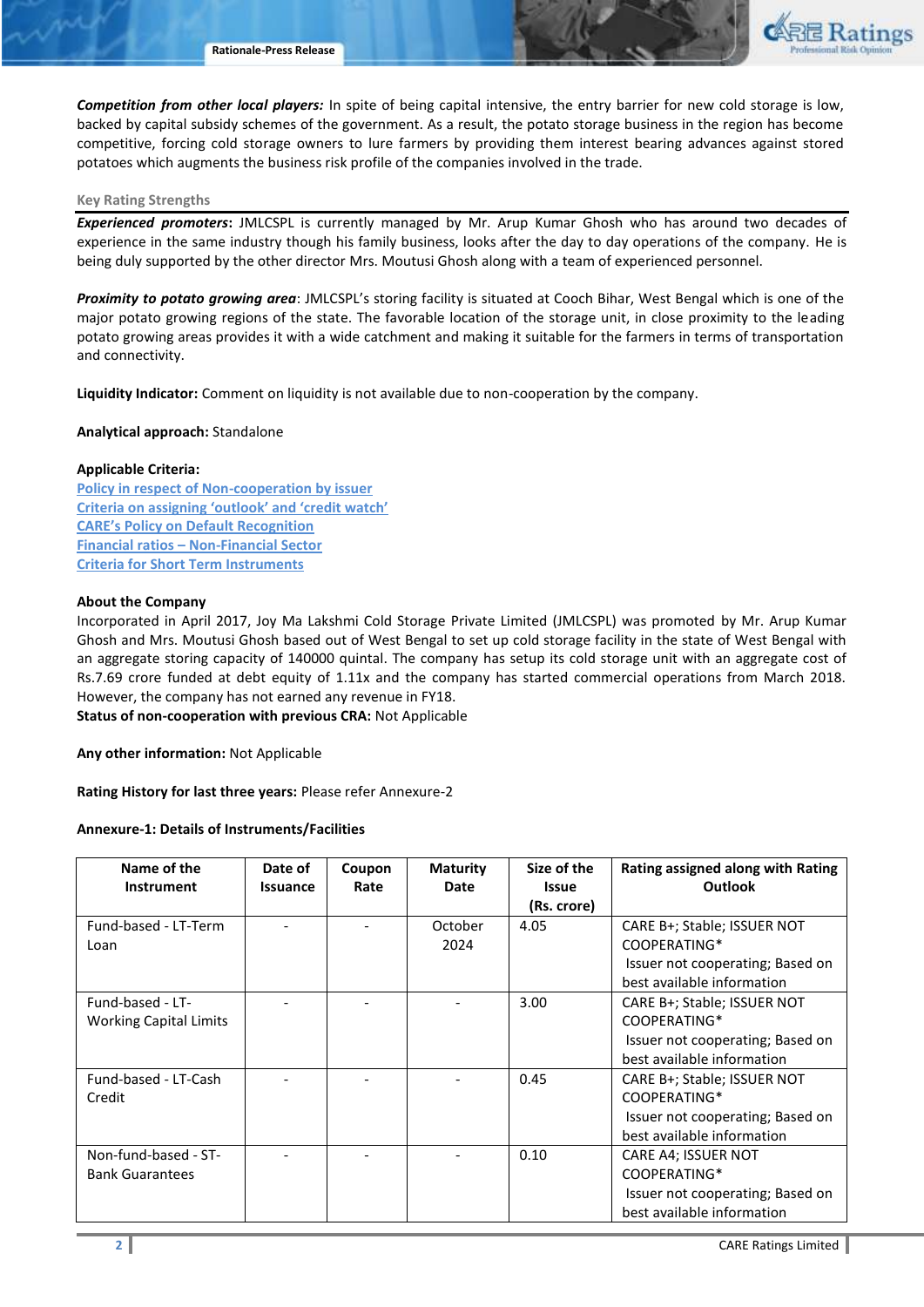

### **Annexure-2: Rating History of last three years**

| Sr.              | Name of the                                          | <b>Current Ratings</b> |                                             |                                                                                                                  | <b>Rating history</b>                                     |                                                    |                                                           |                                                        |
|------------------|------------------------------------------------------|------------------------|---------------------------------------------|------------------------------------------------------------------------------------------------------------------|-----------------------------------------------------------|----------------------------------------------------|-----------------------------------------------------------|--------------------------------------------------------|
| No.              | Instrument/Bank<br><b>Facilities</b>                 | <b>Type</b>            | <b>Amount</b><br>Outstanding<br>(Rs. crore) | Rating                                                                                                           | Date(s)<br>&<br>Rating(s)<br>assigned<br>in 2019-<br>2020 | Date(s) &<br>Rating(s)<br>assigned in<br>2018-2019 | Date(s)<br>&<br>Rating(s)<br>assigned<br>in 2017-<br>2018 | Date(s) &<br>Rating(s)<br>assigned<br>in 2016-<br>2017 |
| $\mathbf{1}$ .   | Fund-based - LT-<br>Term Loan                        | LT.                    | 4.05                                        | CARE B+; Stable; ISSUER<br>NOT COOPERATING*<br>Issuer not cooperating;<br>Based on best available<br>information |                                                           | $1)$ CARE B+;<br>Stable<br>$(13 - Jun - 18)$       |                                                           |                                                        |
| $\overline{2}$ . | Fund-based - LT-<br><b>Working Capital</b><br>Limits | LT.                    | 3.00                                        | CARE B+; Stable ISSUER<br>NOT COOPERATING*<br>Issuer not cooperating;<br>Based on best available<br>information  |                                                           | $1)$ CARE B+;<br>Stable<br>$(13 - Jun - 18)$       |                                                           |                                                        |
| 3.               | Fund-based - LT-<br>Cash Credit                      | <b>LT</b>              | 0.45                                        | CARE B+; Stable ISSUER<br>NOT COOPERATING*<br>Issuer not cooperating;<br>Based on best available<br>information  |                                                           | $1)$ CARE B+;<br>Stable<br>$(13 - Jun - 18)$       |                                                           |                                                        |
| 4.               | Non-fund-based -<br>ST-Bank<br>Guarantees            | <b>ST</b>              | 0.10                                        | <b>CARE A4 ISSUER NOT</b><br>COOPERATING*<br>Issuer not cooperating;<br>Based on best available<br>information   |                                                           | 1)CARE A4<br>$(13 - Jun - 18)$                     |                                                           |                                                        |

*\*Issuer did not cooperate; Based on best available information*

*Note on complexity levels of the rated instrument: CARE has classified instruments rated by it on the basis of complexity. This classification is available at www.careratings.com. Investors/market intermediaries/regulators or others are welcome to write to care@careratings.com for any clarifications.*